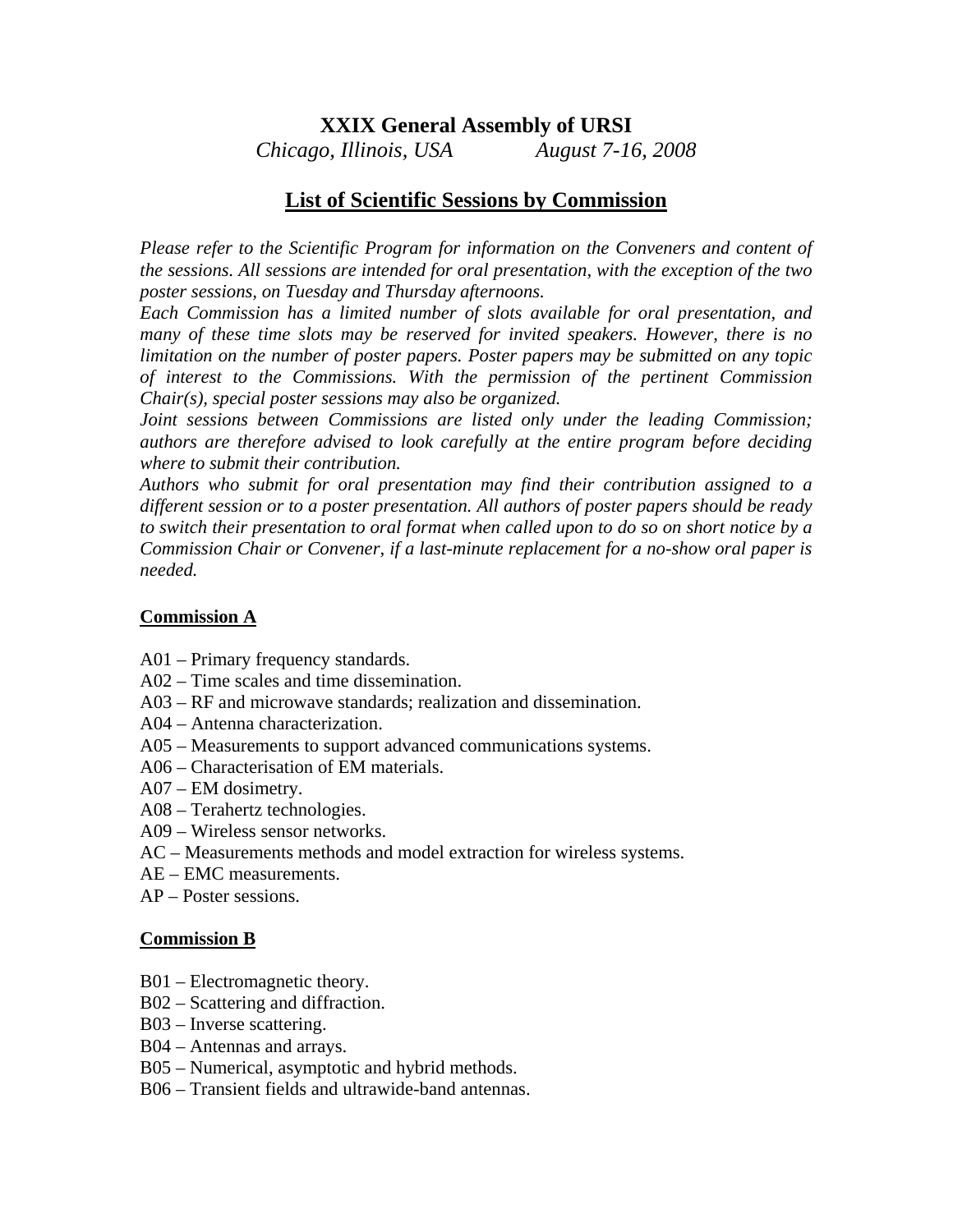B07 – Wave field imaging for homeland security.

BCD – Physical limitations of electromagnetic metamaterials.

BCK – Body area networks, including medical application.

BK – Future challenges of computational electromagnetics.

BKF – Stochastic modeling and uncertainty management in electromagnetics.

BP – Poster sessions.

### **Commission C**

- C00 Forum on radio science and telecommunications.
- C01 Metropolitan area networks (WiMAX) and local area networks (WiFi).
- C02 4G cellular communications.
- C03 Multi-antenna systems.
- C04 Interference-limited scenarios and multiuser detection for wireless.
- C05 Ultrawideband systems.
- C06 Cooperative communications.
- C07 Cognitive radio and software radio.
- C09 Radio resounce allocation.
- C10 Millimeter wave systems (including 60 GHZ) for radar and high-data-rate communications.
- C11 Communicating objects.
- CP Poster sessions.

### **Commission D**

- D01 RFID technology and applications.
- D02 Optical devices including guided waves.
- D03 Microwave photonics.
- D04 Transistor session.
- D05 Modeling of high frequency devices and circuits.
- D06 Plastic devices for nomad apparatus (mobile phone…).
- D07 Terahertz technology.
- D08 Micro and nanophotonics.
- D09 MEMS and NEMS components.
- DB Plasmonics.
- DE Simulation and characterization of mixed signals and power integrity.
- DP Poster sessions.

#### **Commission E**

- E01 Intentional electromagnetic interference.
- E02 High power electromagnetics.
- E03 Electromagnetic noise and interference control.
- E04 Interaction with complex systems.
- E05 Spectrum management.
- E06 Lightning discharges and related phenomena.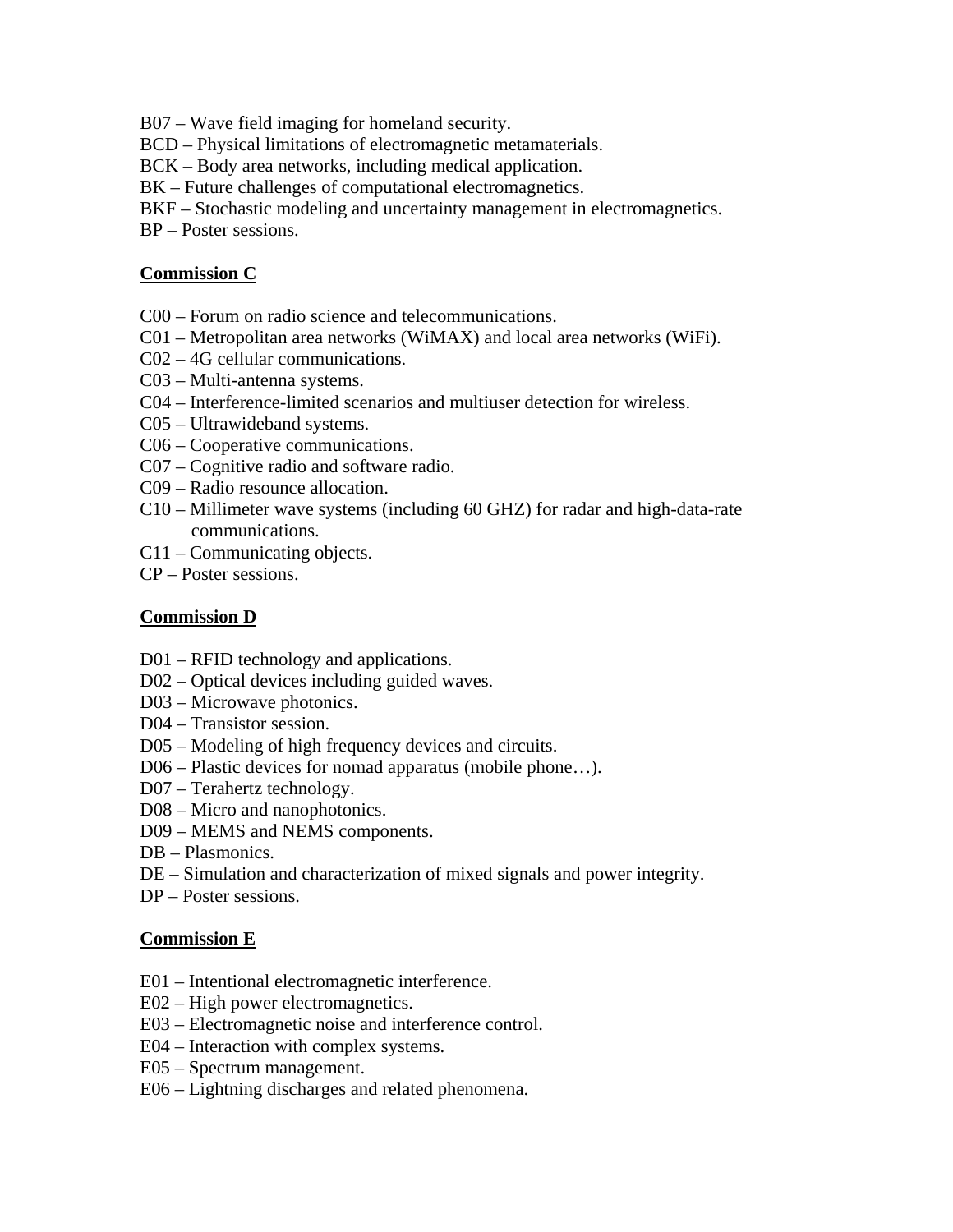- E07 Electromagnetic compatibility in wire and wireless communication systems.
- E08 Experimental techniques for EMC compliance.
- EB EM modeling for EMC.
- EGH Terrestrial and planetary electromagnetic disturbances and effects.
- EK Interference on medical devices.
- EP Poster sessions.

#### **Commission F**

- F01 Remote sensing and propagation effects of vegetation.
- F02 Remote sensing of oceans and precipitating atmosphere.
- F03 Satellite and terrestrial propagation.
- F04 Multiparameter SAR interferometry.
- F05 Remote sensing of the cryosphere.
- F06 Sub-millimetric and terahertz propagation.
- F07 Remote sensing of the atmosphere: temperature, humidity, and non-precipitating Clouds.
- F08 Polarimetric radar applications to tropospheric propagation and remote sensing.
- FC1 Propagation measurements of indoor-outdoor channels (including polarization aspects).
- FC2 Wireless propagation and channel modeling.
- FG Mitigation of ionospheric and tropospheric effects in precision GNSS.
- FP Poster sessions.

### **Commission G**

- G01 Open session and latest results.
- G02 Density profiling and models.
- G03 Irregularities and scintillation.
- G04a Assimilation and imaging of the ionosphere and plasmasphere I.
- G04b Assimilation and imaging of the ionosphere and plasmasphere II.
- G05a Radar studies I.
- G05b Radar studies II.
- G06 Improving radio systems through ionospheric radio science (trans- and sub ionosphere, radio propagation).
- GF Radio occultation techniques, validation, science and applications.
- GH Radio sounding techniques for the ionosphere and magnetosphere.
- GHE Modification of the ionosphere and magnetosphere.
- GP Poster sessions.

#### **Commission H**

- H01 Dynamics of the plasmasphere using wave techniques.
- H02 Observations of waves and coherent structures in space plasmas.
- H03 Open session and latest results.
- H04 Kinetic processes at boundary layers.